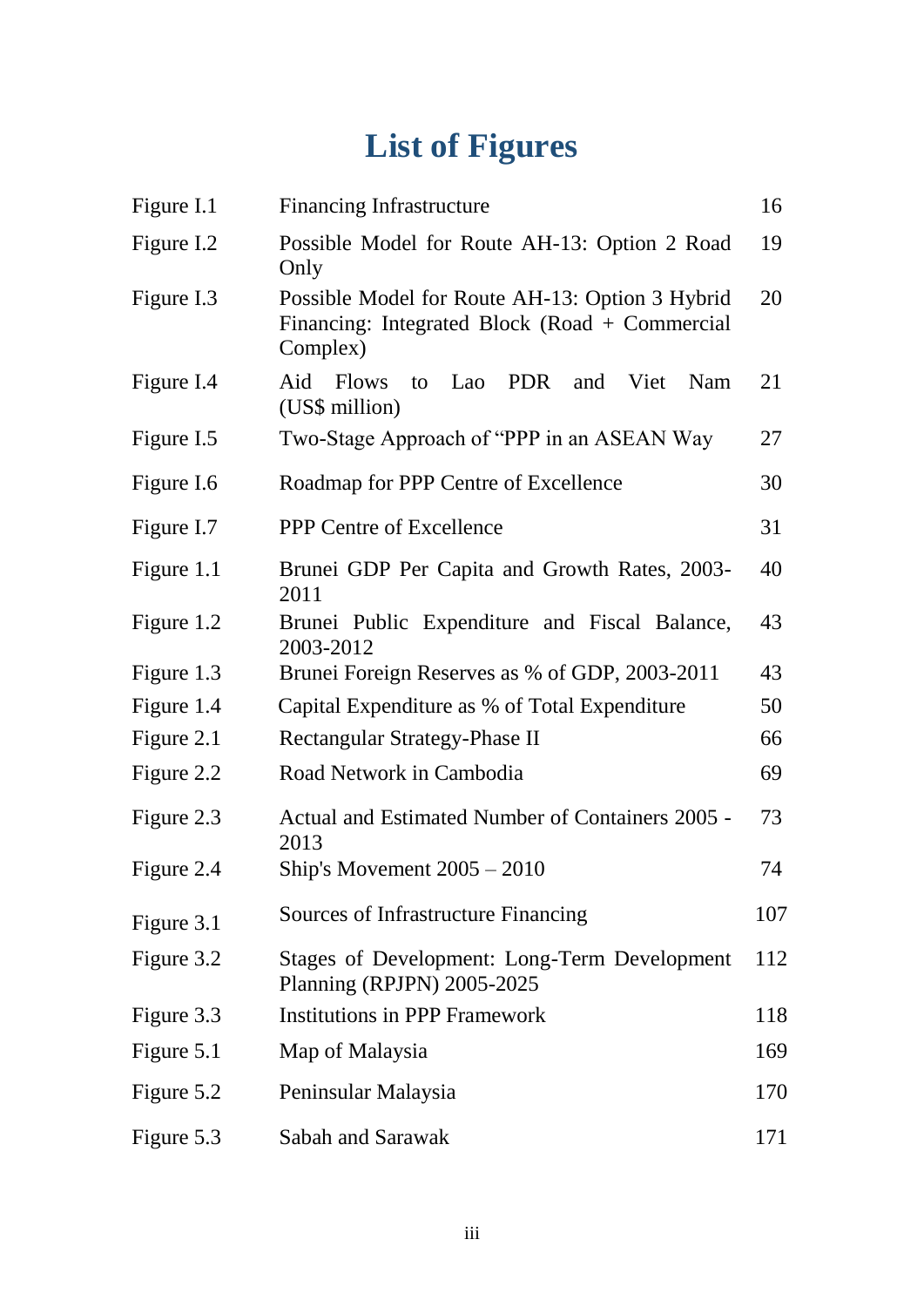| Figure 5.4   | <b>Improved Roads</b>                                                     | 182 |
|--------------|---------------------------------------------------------------------------|-----|
| Figure 5.5   | <b>Access to Clean or Treated Water</b>                                   | 182 |
| Figure 5.6   | 24-hour Electricity                                                       | 183 |
| Figure 5.7   | <b>Budget Allocation Trend</b>                                            | 188 |
| Figure 5.8   | Basic Transaction Structure of Sukuk al Ijarah                            | 197 |
| Figure 5.9   | <b>Islamic Fundraising By Subsector</b>                                   | 198 |
| Figure 5.10  | Annual Sukuk New Issues - Malaysia vs. Rest of<br>the World               | 203 |
| Figure 5.B.1 | Expenditure<br>2013<br>Revenue<br>and<br>Government<br>(Budgeted)         | 210 |
| Figure 5.C.1 | <b>PPP Structure</b>                                                      | 211 |
| Figure 5.C.2 | Sector Distribution of PPP Projects 1983-2012                             | 214 |
| Figure 6.1   | Growth of Roads in Myanmar                                                | 222 |
| Figure 6.2   | <b>International Highway Linkages from Myanmar</b>                        | 224 |
| Figure 6.3   | Asian Highway Routes in Myanmar                                           | 225 |
| Figure 6.4   | Seaports in Myanmar                                                       | 226 |
| Figure 6.5   | Annual International Air Passenger Traffic into<br>Myanmar                | 229 |
| Figure 6.6   | Mobile User Penetration Rate in Southeast Asia,<br>2011                   | 231 |
| Figure 6.7   | Electric Consumption per Capita in 2010                                   | 234 |
| Figure 6.A.1 | Road Transport Network in Myanmar 2005 vs<br>2015                         | 255 |
| Figure 7.1   | Map of the Philippine Archipelago                                         | 266 |
| Figure 7.2   | Aggregate Investment Targets by Funding Source<br>$(2011 - 2016)$         | 270 |
| Figure 7.3   | Investment Targets by Infrastructure Subsector,<br>2011-2016              | 271 |
| Figure 7.4   | Actual Infrastructure and Other Capital Outlays as<br>% of GDP, 2008-2012 | 272 |
| Figure 7.5   | Actual Public Infrastructure Spending (in US\$<br>billion), 2008-2012     | 273 |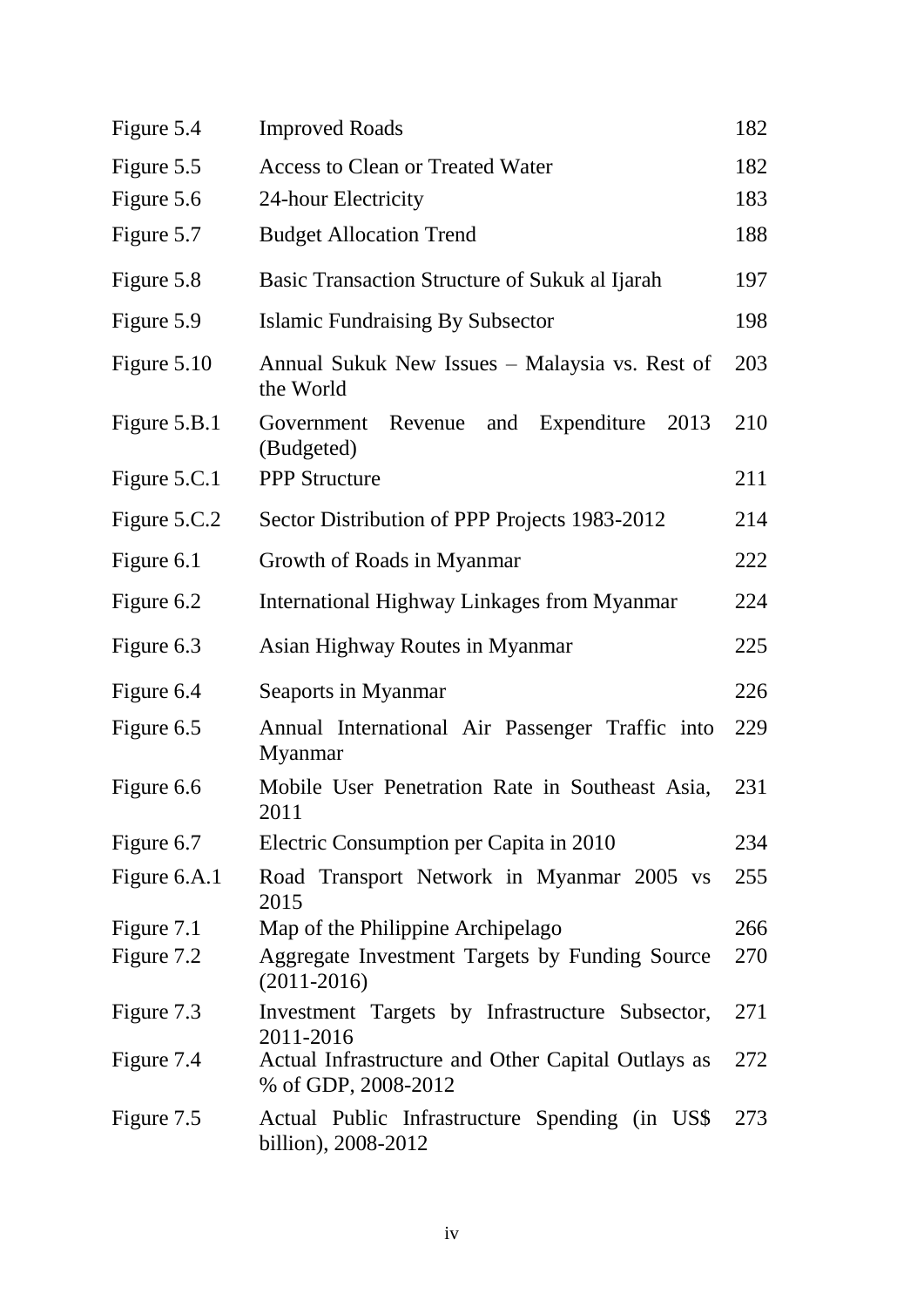| Figure 7.6   | Project Count and Percentage Share of 2012 Total<br>Loan Commitments, by Sector                         | 276 |
|--------------|---------------------------------------------------------------------------------------------------------|-----|
| Figure 7.7   | Distribution of Infrastructure Loans by Subsector,<br>2008-2012                                         | 277 |
| Figure 7.8   | Total Grants vis-a-vis Infrastructure<br>Grants<br>Received, 2008-2012                                  | 281 |
| Figure 7.9   | Infrastructure Spending by Source of Fund<br>(Foreign-Assisted vs. Locally-Funded Budget),<br>2008-2012 | 284 |
| Figure 7.10  | Revenue and Tax Efforts (% of GDP), 1998-2013<br>Q1 GDP (Base Year 2000)                                | 286 |
| Figure 7.11  | <b>PPP</b> Investments<br>Committed<br>Total<br>in<br>the<br>Philippines, 1990-2010                     | 287 |
| Figure 7.12  | Project Development and Monitoring Facility for<br><b>PPP</b> Projects                                  | 293 |
| Figure 7.13  | Rapid Growth of Special Deposit Accounts                                                                | 295 |
| Figure 7.14  | <b>Declining Benchmark Treasury Rates</b>                                                               | 295 |
| Figure 7.15  | Davao/General Santos (Philippines) - Bitung<br>(Indonesia) Route                                        | 296 |
| Figure 9.1   | <b>Gross Domestic Product of Thailand</b>                                                               | 352 |
| Figure 9.2   | Thailand National Savings and Investment to GDP,<br>1993-2012                                           | 353 |
| Figure 9.3   | Thailand Public Savings and Investment to GDP,<br>1993-2012                                             | 353 |
| Figure 9.4   | Railway Network in Thailand                                                                             | 363 |
| Figure 9.5   | Comparison between Estimated and Actual Traffic<br>Volume of the Sri Rat Expressway                     | 374 |
| Figure 9.A.1 | Structure of the Transport Sector Per the Proposed<br><b>Transport Management Act</b>                   | 383 |
| Figure 9.A.2 | <b>Railway Transportation Structure</b>                                                                 | 384 |
| Figure 9.A.3 | Roadmap of Railway Reform                                                                               | 386 |
| Figure 10.1  | Growth of Viet Nam's GDP and Infrastructure<br>Investment                                               | 401 |